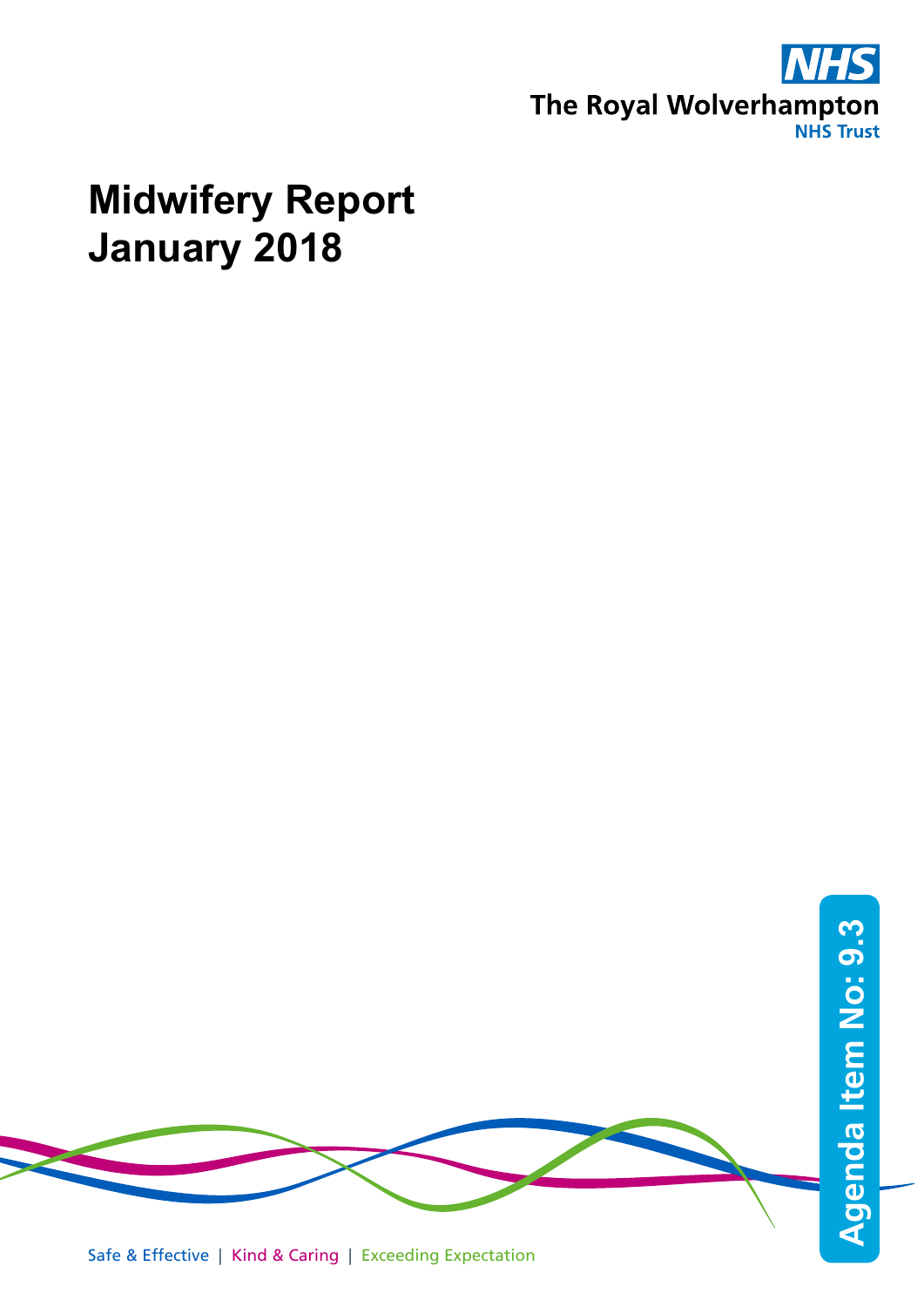## The Royal Wolverhampton NHS Trust



| <b>Trust Board Report</b>                                                            |                                                                                                                                                                                                                                                                                                                                                                                           |
|--------------------------------------------------------------------------------------|-------------------------------------------------------------------------------------------------------------------------------------------------------------------------------------------------------------------------------------------------------------------------------------------------------------------------------------------------------------------------------------------|
| <b>Meeting Date:</b>                                                                 | January 2018                                                                                                                                                                                                                                                                                                                                                                              |
|                                                                                      |                                                                                                                                                                                                                                                                                                                                                                                           |
| <b>Title:</b>                                                                        | <b>Midwifery Report</b>                                                                                                                                                                                                                                                                                                                                                                   |
|                                                                                      |                                                                                                                                                                                                                                                                                                                                                                                           |
| <b>Executive</b><br><b>Summary:</b>                                                  | 1. Midwifery staffing and birth ratio.<br>The report provides an overview of Midwifery staffing to birth ratio at<br>RWT. The report also provides an update on the annual birth rates for<br>2017/18.                                                                                                                                                                                    |
|                                                                                      | 2. Better births - Improving outcomes of Maternity Services in<br>England.                                                                                                                                                                                                                                                                                                                |
|                                                                                      | Local Maternity Systems have formed across England and are<br>working collaboratively on the proposals within the report to make<br>maternity services safer and more personal for women.                                                                                                                                                                                                 |
|                                                                                      | The BCLMS Transformation plan - Ambitions and Commitments<br>2017 -2020 has been written and endorsed by NHS England (NHSE)<br>which outlines vision, ambition, and priorities as part of the 5 year<br>forward plan.                                                                                                                                                                     |
|                                                                                      | 3. Safer maternity Care. The National Maternity safety Strategy<br>- Progress and next steps.<br>A progress report has been published in November 2017 by the<br>DoH and sets out additional measures to drive improvement<br>further in terms of improving the rigour and quality of<br>investigations into Term still births, neonatal and maternal deaths<br>and serious brain injury. |
|                                                                                      | 4. Professional Midwifery Advocate (PMA) Role                                                                                                                                                                                                                                                                                                                                             |
|                                                                                      | The Professional Midwifery Advocate (PMA) role will be responsible<br>for taking forward the new non-statutory model of clinical supervision.<br>This will be employer led.                                                                                                                                                                                                               |
| <b>Action Requested:</b>                                                             | To receive and note the report                                                                                                                                                                                                                                                                                                                                                            |
| <b>Report of:</b>                                                                    | Tracy Palmer, Head of Midwifery and Gynaecology                                                                                                                                                                                                                                                                                                                                           |
| For the attention of<br>the Board.<br><b>Alert</b><br><b>Assure</b><br><b>Advise</b> | To advise the Board with a progress update on the key programmes<br>of work for Maternity services in line with the national ambition and<br>safety strategy plans outlined within the National Maternity review:<br>Better Births – Improving outcomes of Maternity services in England<br>(2016).                                                                                       |
|                                                                                      | Midwifery staffing and birth ratio.<br>Better births recommendations - Improving outcomes of<br>$\bullet$<br><b>Maternity Services in England</b>                                                                                                                                                                                                                                         |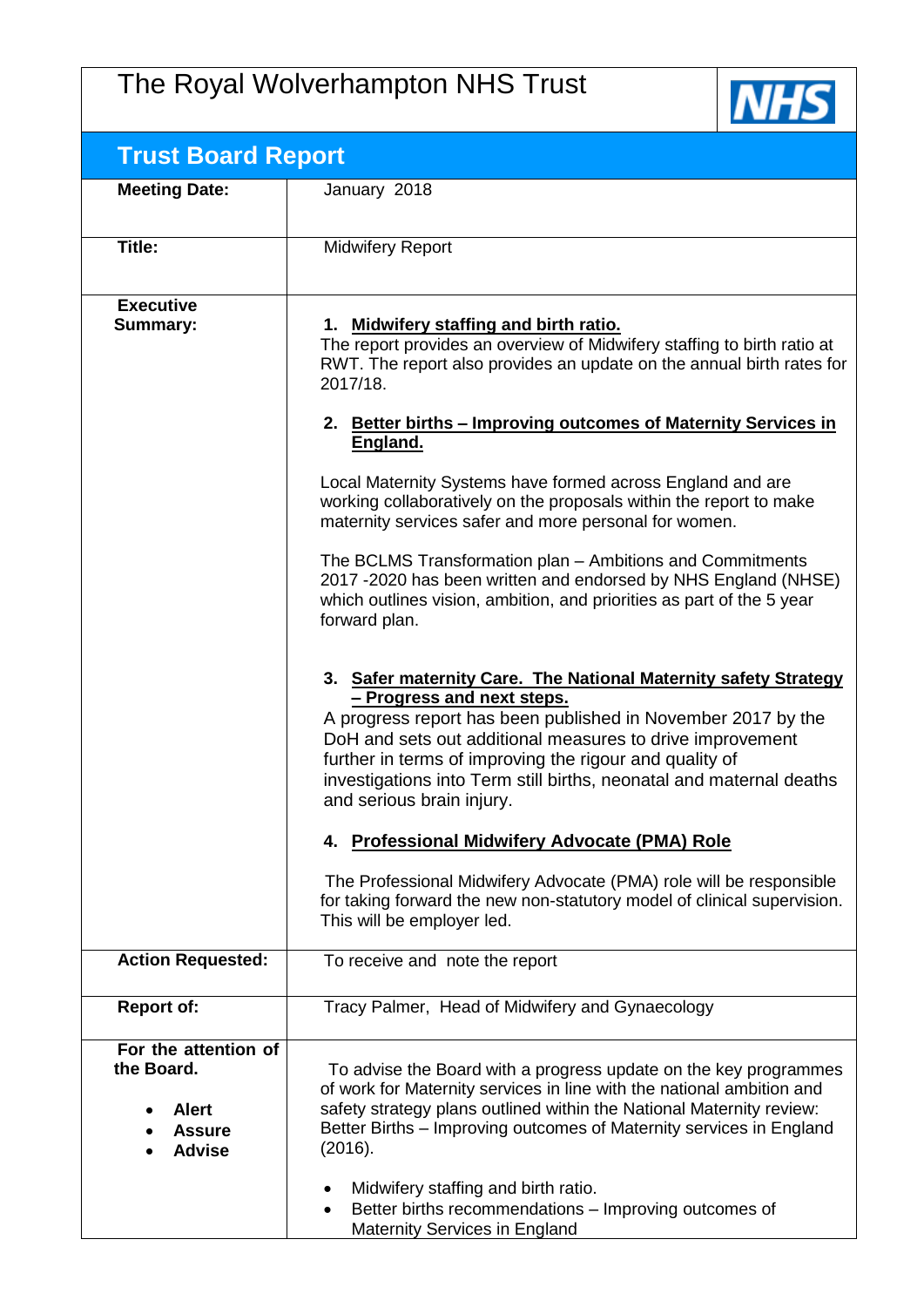|                                                                          | Safer Maternity care - The national Safety strategy - progress<br>$\bullet$<br>and next steps.<br>Professional Midwifery Advocate (PMA) role.                                                                                                                                                                                                                                   |
|--------------------------------------------------------------------------|---------------------------------------------------------------------------------------------------------------------------------------------------------------------------------------------------------------------------------------------------------------------------------------------------------------------------------------------------------------------------------|
| Author:<br><b>Contact Details:</b>                                       | Tel:<br>01902 695162<br>Email:<br>tracypalmer@nhs.net                                                                                                                                                                                                                                                                                                                           |
| <b>Links to Trust</b><br><b>Strategic Objectives</b>                     | 1. Create a culture of compassion, safety and quality.<br>2. Proactively seek opportunities to develop our services                                                                                                                                                                                                                                                             |
| <b>Resource</b><br><b>Implications:</b>                                  | Workforce.                                                                                                                                                                                                                                                                                                                                                                      |
|                                                                          |                                                                                                                                                                                                                                                                                                                                                                                 |
| <b>Public or Private:</b><br>(with reasons if private)                   | Public                                                                                                                                                                                                                                                                                                                                                                          |
| <b>Appendices/</b><br>References/<br><b>Background</b><br><b>Reading</b> | National Maternity review (2016) Better Births - Improving outcomes<br>of Maternity services in England. NHS England<br>www.improvement.nhs.uk                                                                                                                                                                                                                                  |
|                                                                          | https:/www.england.nhs.uk/ourwork/futurenhs/mat-<br>transformation/midwifery-task-force/                                                                                                                                                                                                                                                                                        |
|                                                                          | http://ww.kingsfund.org.uk/projects/midwifery-regulation-<br>unitedkingdom                                                                                                                                                                                                                                                                                                      |
|                                                                          | Safer Maternity Care (2017) The National Maternity Safety Strategy -<br>Progress and next steps. Department of Health.                                                                                                                                                                                                                                                          |
|                                                                          | Implementing Better Births: Continuity of Carer Five year Forward<br>View (2017). DoH.                                                                                                                                                                                                                                                                                          |
|                                                                          | Black Country Local Maternity Transformation Plan 2017-2020<br>(EMBED DOC)                                                                                                                                                                                                                                                                                                      |
|                                                                          | Each Baby Counts (2015) RCOG                                                                                                                                                                                                                                                                                                                                                    |
|                                                                          | NHS early resolution and Redress (2017) NHS Resolution.                                                                                                                                                                                                                                                                                                                         |
| <b>NHS Constitution:</b><br>(How it impacts on any<br>decision-making)   | In determining this matter, the Board should have regard to the Core<br>principles contained in the Constitution of:<br>Equality of treatment and access to services<br>4<br>4<br>High standards of excellence and professionalism<br>Service user preferences<br>4<br>Cross community working<br>÷<br><b>Best Value</b><br>Accountability through local influence and scrutiny |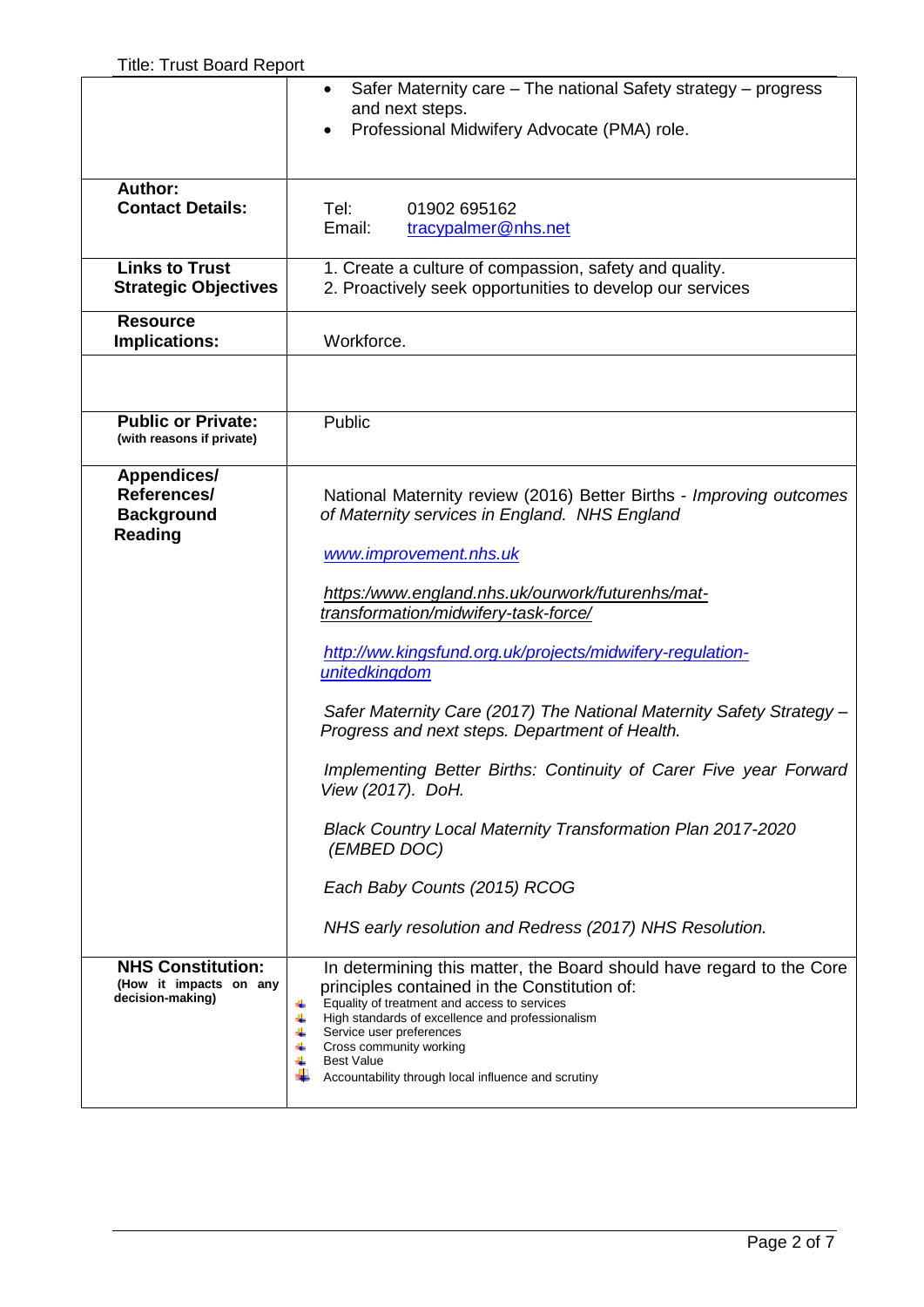| <b>Background</b><br>Details: | 1. Midwifery staffing and birth ratio                                                                                                                                                                                                                                                                                                                                                                                                                                                                                                                                                                                                                                                                                                                                                                                                        |
|-------------------------------|----------------------------------------------------------------------------------------------------------------------------------------------------------------------------------------------------------------------------------------------------------------------------------------------------------------------------------------------------------------------------------------------------------------------------------------------------------------------------------------------------------------------------------------------------------------------------------------------------------------------------------------------------------------------------------------------------------------------------------------------------------------------------------------------------------------------------------------------|
|                               | 1.1 Birth to Midwife ratio remained at 1:31/32 over the last 12<br>months.                                                                                                                                                                                                                                                                                                                                                                                                                                                                                                                                                                                                                                                                                                                                                                   |
|                               | The Chief Nursing Officer and Medical Director have agreed to a<br>Formal Birth rate + assessment which is presently in progress.<br>This is being funded by the division. This assessment will<br>enable a review based on acuity and 'models' of care, such as a<br>Birth Centre/Midwife Led Service, together with a detailed<br>breakdown of staff per area and model of care.                                                                                                                                                                                                                                                                                                                                                                                                                                                           |
|                               | Data collection for 3 months will provide a reliable and valid case<br>mix along with other intrapartum and ward activity.                                                                                                                                                                                                                                                                                                                                                                                                                                                                                                                                                                                                                                                                                                                   |
|                               | In December 2017 funded midwifery vacancies have been<br>appointed into. However as birth rates have increased over and<br>above RWT's 5000 commissioned birth rates - Midwife to birth<br>ratio remain at 1:31.                                                                                                                                                                                                                                                                                                                                                                                                                                                                                                                                                                                                                             |
|                               | 1.2 Annual birth rate                                                                                                                                                                                                                                                                                                                                                                                                                                                                                                                                                                                                                                                                                                                                                                                                                        |
|                               | Deliveries 2015 - 2017                                                                                                                                                                                                                                                                                                                                                                                                                                                                                                                                                                                                                                                                                                                                                                                                                       |
|                               | 5400<br>5345<br>5200<br>5000<br>4864<br>4800<br>$\overline{\text{Mo}}_{\text{eff}}^{\text{hens}}$<br>4400<br>4372<br>4200<br>4000                                                                                                                                                                                                                                                                                                                                                                                                                                                                                                                                                                                                                                                                                                            |
|                               | 2015<br>2016<br>2017                                                                                                                                                                                                                                                                                                                                                                                                                                                                                                                                                                                                                                                                                                                                                                                                                         |
|                               | 1.3 In September 2017 the Chief executive wrote to Clinical<br>Commissioning groups (CCG's) within the Black Country to raise<br>concerns regarding the increase in booking activity and birth<br>rates at RWT. Discussions have also taken place within the<br>BCLMS, Maternity network and with NHS England (NHSE) in<br>terms of how RWT could manage activity and provide capacity<br>for extra births.<br>1.2 In October 2017 the CEO formally wrote to CCG's providers and<br>NHSE to inform that RWT would not be able to facilitate<br>additional bookings / births over the commissioned 5000 in order<br>to maintain safety, quality and Midwifery birth ratio standards.<br>This took effect from November 2017. This data is being<br>monitored and the maternity service has observed a minor<br>decrease in bookings thus far. |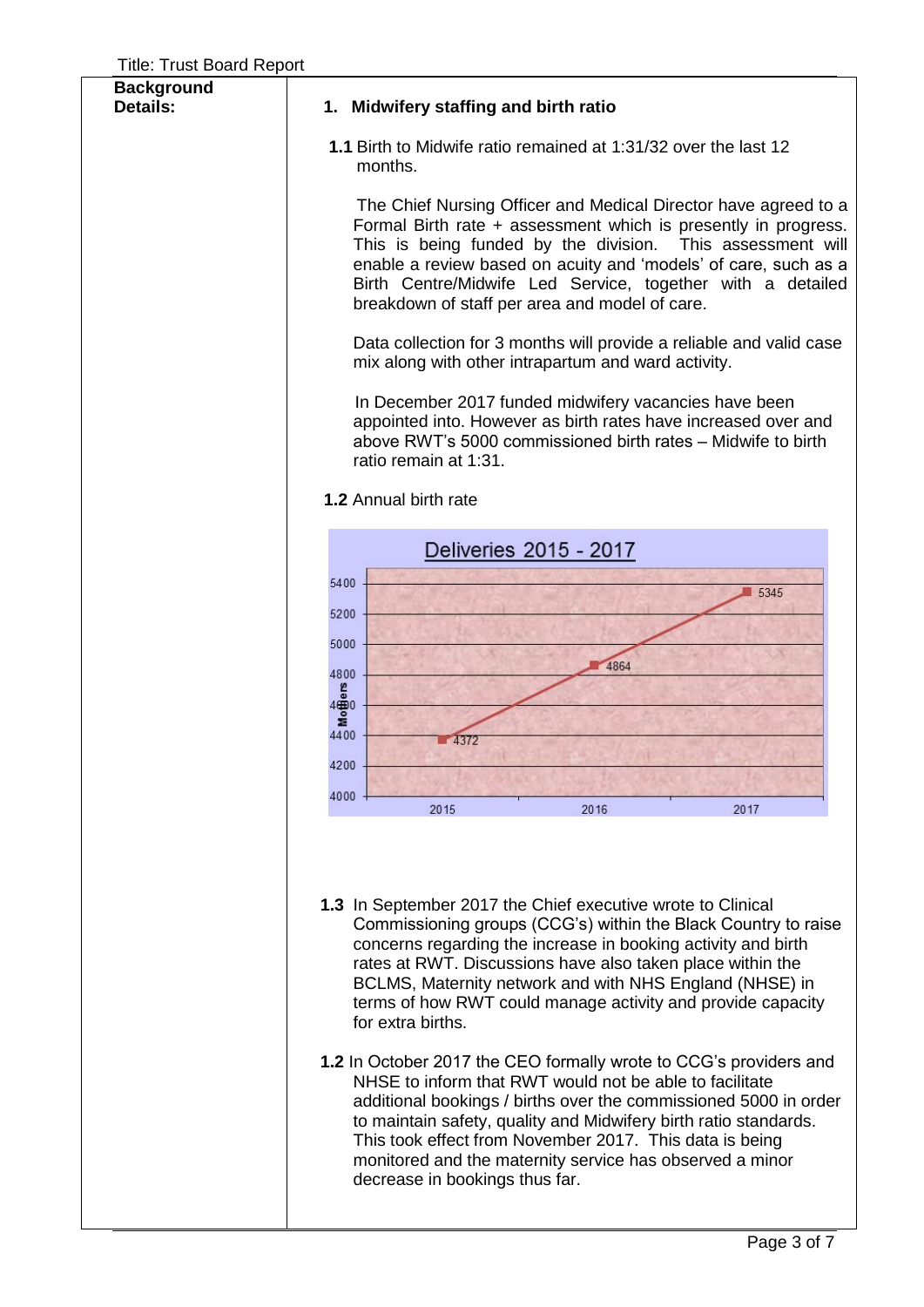| 1.4 Booking and birth rate data is being monitored closely within the<br>Directorate with a formal review of projected birth rates planned<br>in early spring.                                                                                                                                                                      |
|-------------------------------------------------------------------------------------------------------------------------------------------------------------------------------------------------------------------------------------------------------------------------------------------------------------------------------------|
| <b>1.5</b> The service model between Wolverhampton and Walsall<br>Healthcare Trust was agreed in March 2016. RWT continues to<br>support this service model.                                                                                                                                                                        |
| 2. Better births - Improving outcomes of Maternity Services in<br><b>England Key recommendations.</b>                                                                                                                                                                                                                               |
| 2.1 RWT is working collaboratively with Maternity Units and<br>Commissioners within the Black County called Local Maternity<br>Systems (LMS's) to develop and implement a local vision for<br>improved services and outcomes based on the principals outlined<br>in Better Births                                                   |
| 2.2 The purpose of the BCLMS is to provide place-based planning<br>and leadership to enable local maternal and neonatal services to<br>become safer, more personalised, kinder, more professional and<br>family friendly.                                                                                                           |
| 2.3 The BCLMS has been reviewed recently to ensure correct<br>representation at The strategic oversight board and LMS<br>implementation committee and to strengthen governance<br>structure and function.                                                                                                                           |
| 2.4 The BCLMS Transformation Plan has been written and endorsed<br>by NHSE.                                                                                                                                                                                                                                                         |
| Key priorities within the transformation plan have been<br>$2.5\,$<br>identified as:                                                                                                                                                                                                                                                |
| To tackle perinatal and infant mortality $-$ in line with the<br>DoH ambition to halve stillbirth rates, neonatal and<br>maternal deaths and brain injuries by 2030. This work<br>aligns itself with the work with the Maternal and Neonatal<br>Health safety collaborative of which RWT are involved in<br>the first wave 2017/18. |
| Implementing Better Births: Continuity of carer (DoH<br>$\bullet$<br>2017) - agree within the LMS on the service model most<br>appropriate for BC providers. Ensure consistent<br>pathways, pathways and data sets to ensure continuity of<br>maternity services across the Black Country.                                          |
| HoM is presently undertaking a review of Community<br>٠<br>Midwifery services to inform future service model for RWT<br>re: Continuity of Carer.                                                                                                                                                                                    |
| Shared learning for serious untoward incidents (SUI) within<br>٠<br>the LMS.                                                                                                                                                                                                                                                        |
| To continue to strengthen community inclusion by<br>engaging with women and families as part of the Maternity                                                                                                                                                                                                                       |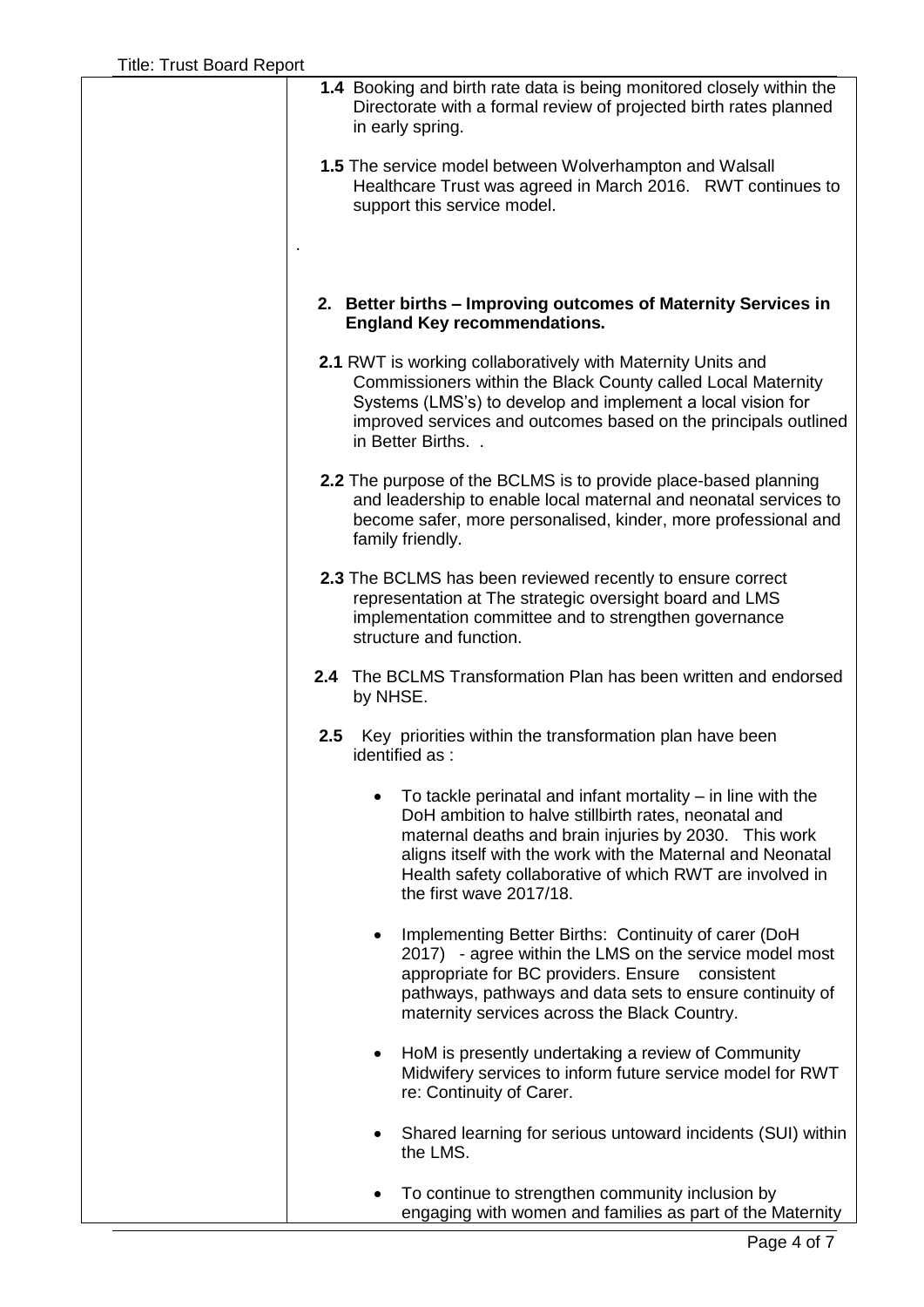| Voices partnership (MVP) across the LMS.                                                                                                                                                                                                                                                                                                                                                                   |
|------------------------------------------------------------------------------------------------------------------------------------------------------------------------------------------------------------------------------------------------------------------------------------------------------------------------------------------------------------------------------------------------------------|
| Determine workforce needs and workforce baselines to<br>support understanding of future work force requirements.                                                                                                                                                                                                                                                                                           |
| 3. Safer Maternity Care - The national Maternity safety Strategy<br>- progress and Next steps.                                                                                                                                                                                                                                                                                                             |
| 3.1 In 2015 The Department of Health (DoH) set a challenging<br>ambition to reduce the rates of maternal deaths, stillbirths,<br>neonatal deaths and brain injuries that occur during or soon<br>after birth by 20% by 2020 and 50% by 2030.                                                                                                                                                               |
| 3.2 A progress report Safer Maternity Care (2017) has been<br>published in November 2017 by the DoH and sets out additional<br>measures to drive improvement further. The National ambition<br>timescales has been re-set to halve rates (as above) by 2025<br>as opposed to 2030.                                                                                                                         |
| 3.3 As part of this ambition The Department of Health announced<br>the launch of the National Maternal and Neonatal Health Safety<br>Collaborative in October 2016 lead by NHSE.                                                                                                                                                                                                                           |
| 3.4 RWT joined the collaborative in March 2017 as one of 45 Trusts<br>involved in the first wave 2017/18. The focus centres on quality<br>improvement and provides structured support for teams to<br>develop plans for measurable improvements. RWT have had<br>their improvement project signed of by NHSI and are working<br>towards implementation.                                                    |
| 3.5 Saving Babies lives Care Bundle (NHSE 2016) is designed to<br>tackle perinatal mortality with focus on surveillance. RWT are<br>working towards improvement activities across all 4 elements of<br>the care bundle.<br>1. Reduce Smoking<br>2. Risk assessment and surveillance for fetal growth restriction<br>3. Raising awareness of fetal movements<br>4. effective fetal monitoring during labour |
| 3.6 Immunisation against Flu and pertussis. RWT joined the pilot<br>from Public Health England (PHE) in 16/17. Programme is well<br>established and will continue into 18/19 with good uptake from<br>mothers to be for Flu 87.3% and Pertussis 87%.                                                                                                                                                       |
| Maternity Safety Training Fund – RWT secured bid of 40K in<br>3.7<br>2016. Funding is being spent on multidisciplinary training and<br>will support programmes of work to deliver Better Births<br>ambition.                                                                                                                                                                                               |
| 3.8 Perinatal and Mental Health bid for funding - still awaiting call<br>for bids for NHSE transformation funding to provide specialist<br>perinatal mental health service across the Black Country. RWT<br>involved in pilot perinatal mental health advisory clinics in                                                                                                                                  |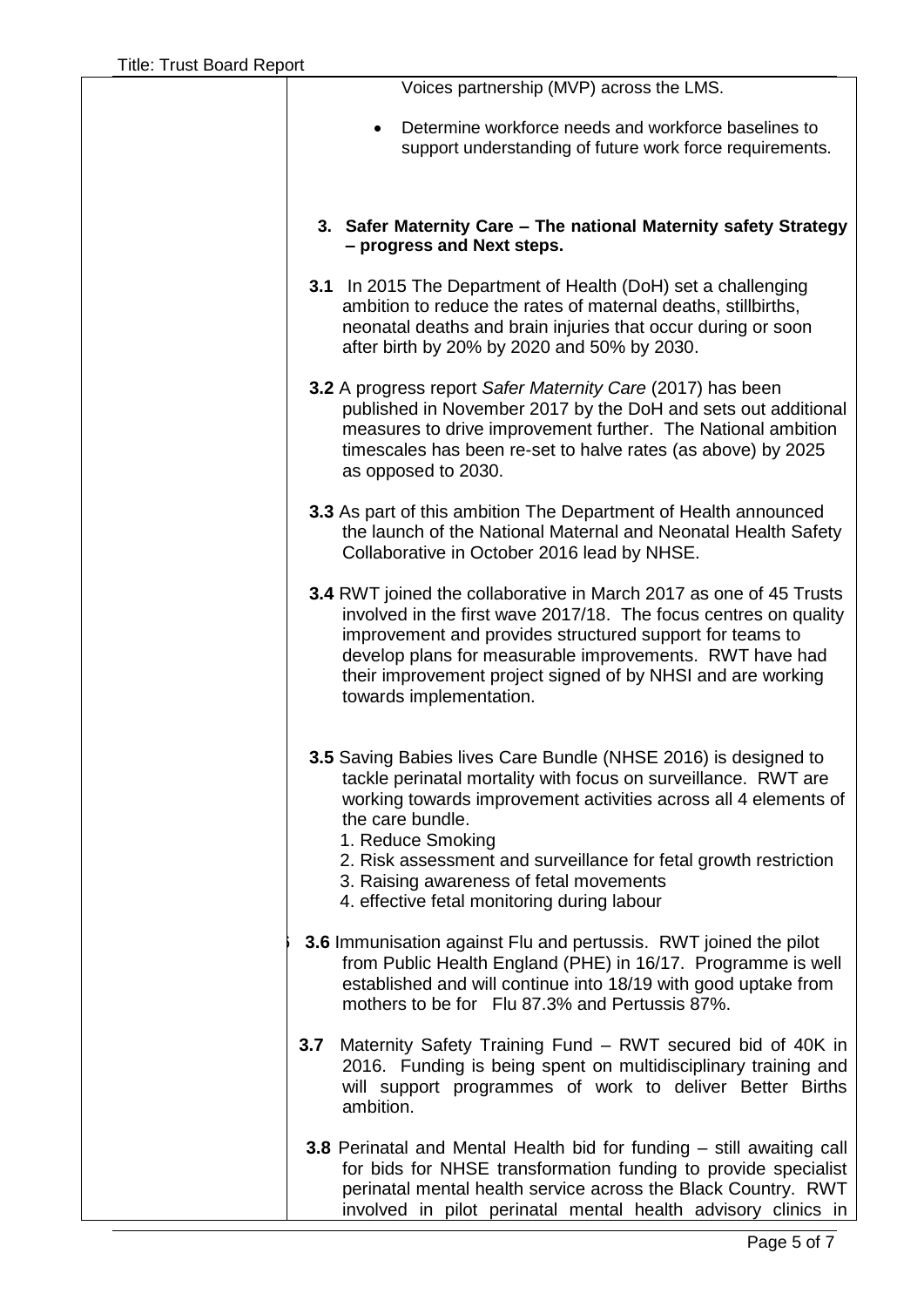January 2018.

- **3.9** Rapid Resolution and Redress. NHS Resolution (2017). Each Baby Counts RCOG (2015). RWT reporting in line with both programmes.
- **3.9.1**Maternity units are awaiting direction from the DoH regarding their plans in terms of the proposed new way in which Term Stillbirths will be investigated. The DoH have announced in their report *Safer Maternity Care* (2017) that together with NHSE, NHSI and the new Healthcare safety Investigation Branch (NSIB) that they intend to publish by Q2 2018 information and guidance on the standards for maternity investigations to deliver Morecambe Bay and Better Birth recommendations.

## **4.0 Professional midwifery Advocate (PMA) role update.**

- 4.1 The NMC as a health care professional regulator now has direct responsibility and accountability solely for the core functions of midwifery regulation.
- 4.2 The conclusions of the PHSO (2013) referred to the merits of midwifery supervision in the support it provided for midwives and therefore there was no requirement to remove the nonregulatory aspects of midwifery supervision.
- 4.3 Review of the non-regulatory aspects of midwifery supervision has been undertaken within evidence based context to develop a new model of supervision within the midwifery profession.
- 4.4 The model that has been piloted and tested in 7 sites and is called A-EQUIP – Advocating and educating for Quality Improvement.
- 4.5 The A- EQUIP Model